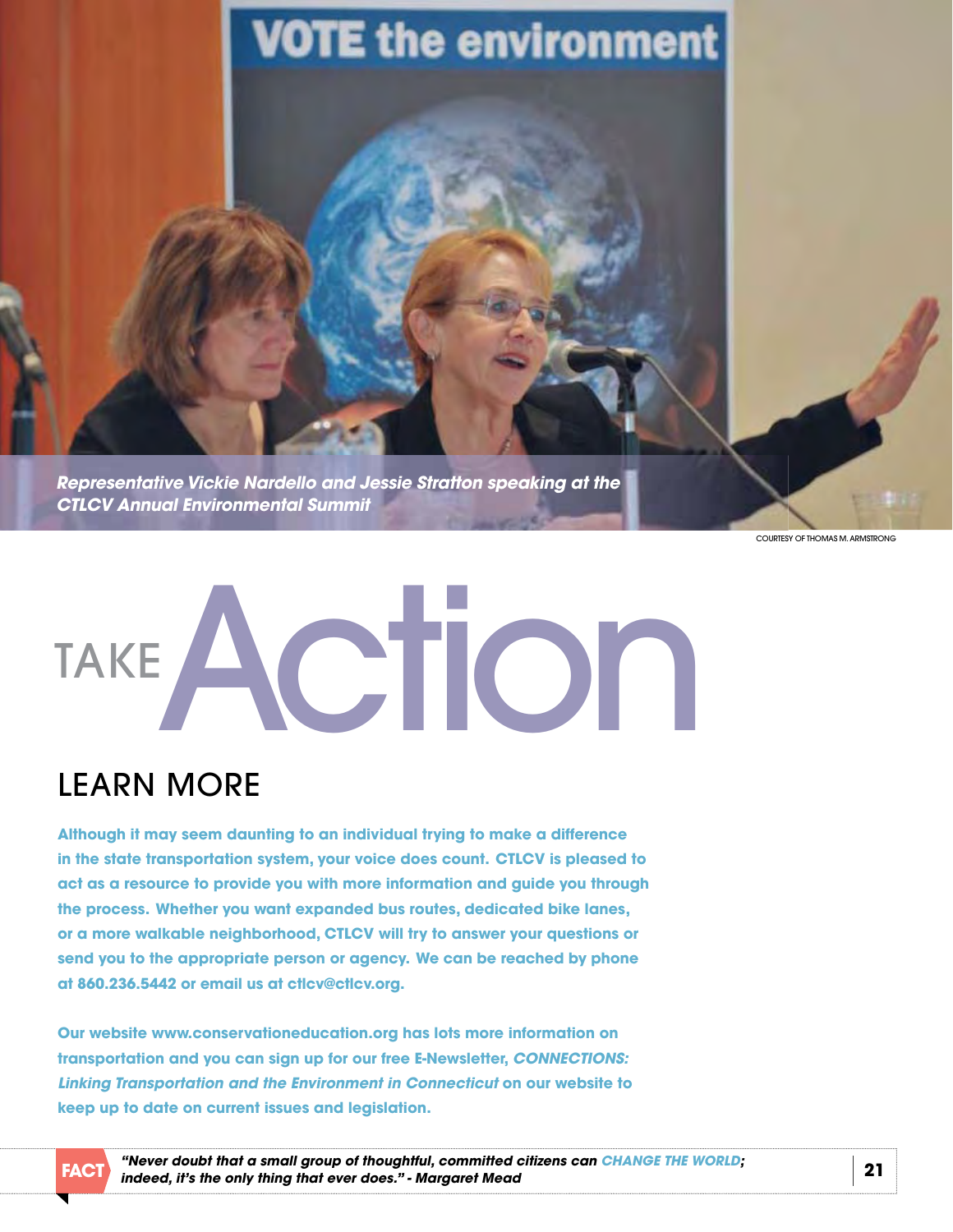

COurTESy OF rEGiOnaL PLan aSSOCiaTiOn

another good step is to learn about what your town is doing.your chief elected official, whether he/she is a mayor, First Selectman or Town manager is there to answer your questions and is accountable to you as their constituent.you should feel free to call and make an appointment to talk about issues that concern you, to let them know where you stand on an issue.

Every municipality also has a town planner responsible for coordinating land use and transportation with town staff, elected officials and the public.your town planner will have the most up to date information about the local issues.additionally, he/she will be able to provide you with contact information for the metropolitan Planning Organization that weighs in on transportation planning, prioritizing and funding for your municipality.The mPO is another great source of information for local or regional questions.

One question you may want to ask your town officials or planning department is the status of the town Plan of Conservation and development (POCd).By law, every town has a POCD and is required to update it every ten years. This plan serves as the guiding document of how your town wants to grow and what it wants to preserve. During the updating process there are frequent opportunities for you to weigh in on the vision you have for your town.

**22** *[The State Plan of Conservation and Development is being revised and will be voted on by the state](www.ct.gov/opm/cdplan)  legislature in 2013. VIEw THE PLAN AND UPDATES at www.ct.gov/opm/cdplan* **fact**